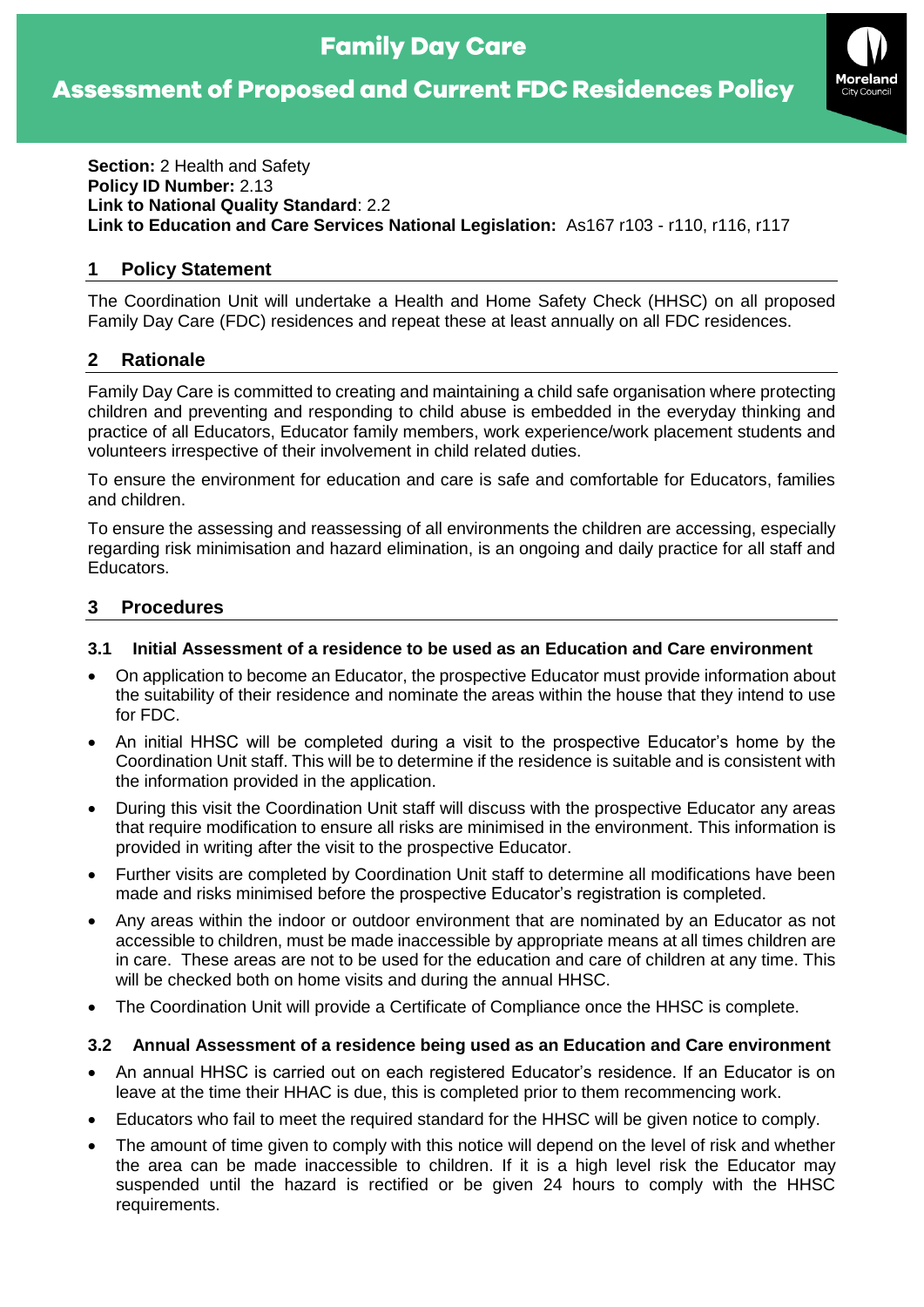

- If an Educator is unwilling or unable to meet HHSC requirements, the Educator may be suspended from providing care until the breach of safety is rectified.
- A subsequent check will be performed and upon satisfactory completion of the HHSC the Educator's residence will be approved and a Certificate of Compliance will be provided.

# **3.3 Regular monitoring by the Coordination Unit**

- The safety of the environment will be monitored as part of regular home visits. The practices outlined above will apply to any risks identified.
- Coordination Unit staff may monitor targeted aspects of the HHSC at home visits.

# **3.4 Daily Home Safety Checklist**

- The Coordination Unit will provide each Educator with a Daily Home Safety Checklist. All Educators will complete this every day they are providing education and care for children.
- When Coordination Unit staff visit an Educator's residence, they will sight the Daily Home Safety Checklist and will also monitor the environment to ensure it is safe.

# **3.5 Educator Leave**

- If an Educator is on leave at the time their annual HHSC is due, this will be completed prior to children attending care.
- If an Educator takes a period of extended leave a HHSC will be completed before the Educator can resume providing education and care.

#### **3.6 Renovations**

- Prior to commencing any renovations, the Educator is required to provide one month's notice to the Coordination Unit and families as well as meet their Public Liability Insurance provider's requirements.
- The Educator is responsible to determine whether any building permits are required. If required, copies of these must be provided to the Coordination Unit or a letter stating that a permit is not required.
- Prior to commencing any works, the Educator must submit a copy of plans and explanation of any works to be undertaken to the Coordination Unit. If the Educator intends to continue providing care for the duration of the works, they will also provide a safety plan for approval. The safety plan must detail how children will be kept safe.
- Coordination Unit staff will work with the Educator to identify if there will be any risks to the health safety and wellbeing of children while works are being completed. The Coordination Unit will provide approval for care to continue if the environment can be made safe for children or the Educator will have to take leave if the environment can't be made safe.
- If care can proceed the Educator will notify families of the works and the safety plan and ensure the safety plan is enacted at all times while children are in care.
- If providing care and education while having works done the Educator will ensure compliance will all legislation and service policies and procedures.
- Upon completion of renovations, Coordination Unit staff will complete a HHSC prior to children accessing the area, or to ensure the area is inaccessible to children. All requirements of the HHSC must be in place before a Certificate of Compliance will be issued and children can recommence care.

# **3.7 Urgent repairs to the FDC residence**

• If an Educator requires urgent repairs to their residence, they must notify the Coordination Unit immediately. If this is outside office hours the Educator will call the emergency phone.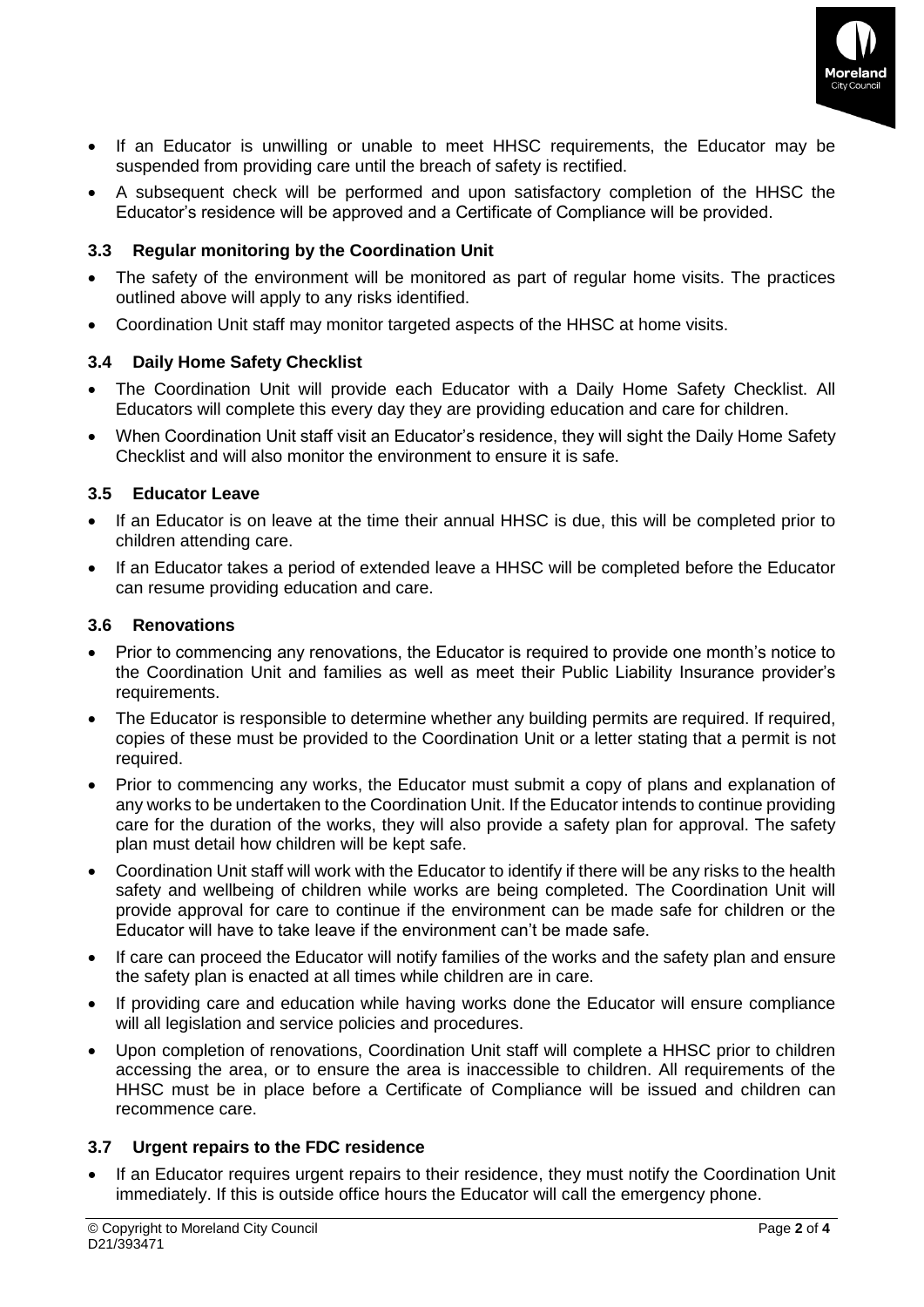

- The Coordination Unit staff and the Educator will discuss the situation that has arisen and determine if the environment can be made safe for children. As part of this, the Educator will outline the safety measures they can implement to keep the environment safe.
- If they environment can be made safe the Educator will:
	- Implement any agreed safety measures and send photo evidence to the Coordination Unit; and
	- o Notify families of the urgent repairs and safety measure put in place; and
	- $\circ$  Ensure the safety measures are in place at all times children are in care.
- Coordination Unit staff will visit the residence as soon as possible to support the Educator and ensure the environment is safe.
- Depending on the nature of the urgent repairs if required the Coordination Unit will complete a HHSC once repairs are completed.

#### **3.8 Change of residence**

- The Educator must provide one month notice to the Coordination Unit prior to a change of residence.
- Prior to caring for children in a new residence a HHSC will be completed by Coordination Unit staff. For the purposes of the check the environment must be set up in the manner it will be used for FDC.
- Care will not commence in the new residence until Coordination Unit staff have approved the new residence. This may mean the Educator needs to take leave until they have met all safety standards.
- The Coordination Unit will provide a Certificate of Compliance once the HHSC is complete.

# **3.9 Heating and Cooling**

- All gas heaters must be checked every two years to ensure it is safe from Carbon Monoxide emissions. This needs to be completed by a registered Plumber/Gas Fitter and documentation must be provided to the Coordination Unit.
- The Educator's residence must be maintained at a comfortable temperature that is cooled in summer and warmed in winter.
- All heating and cooling units, including use of open or enclosed wood fires must be adequately secured and guarded to prevent injury to children.
- All portable and fixed fans must be inaccessible to children.
- Portable kerosene heaters are not to be used and not to be accessible to children.

# **3.10 Keeping of Animals**

- All animals and birds on an Educator's property are to be adequately cared for that is, kept clean and healthy, regularly wormed and immunised.
- Educators must ensure that any dog is made inaccessible to children.
- All animal contact by children in care shall be directly supervised by the Educator at all times.
- Bird cages are to be kept at a reasonable distance from food preparation areas and out of reach of children. Cages are to be cleaned on a regular basis and not during care hours.
- Educators will advise the Coordination Unit of the acquisition of any animal or bird at their home. Provision for their pet's housing is to be agreed to by the Coordination Unit.

# **4 References**

• [Education and Care Services National Law Act](https://www.acecqa.gov.au/nqf/national-law-regulations/national-law)